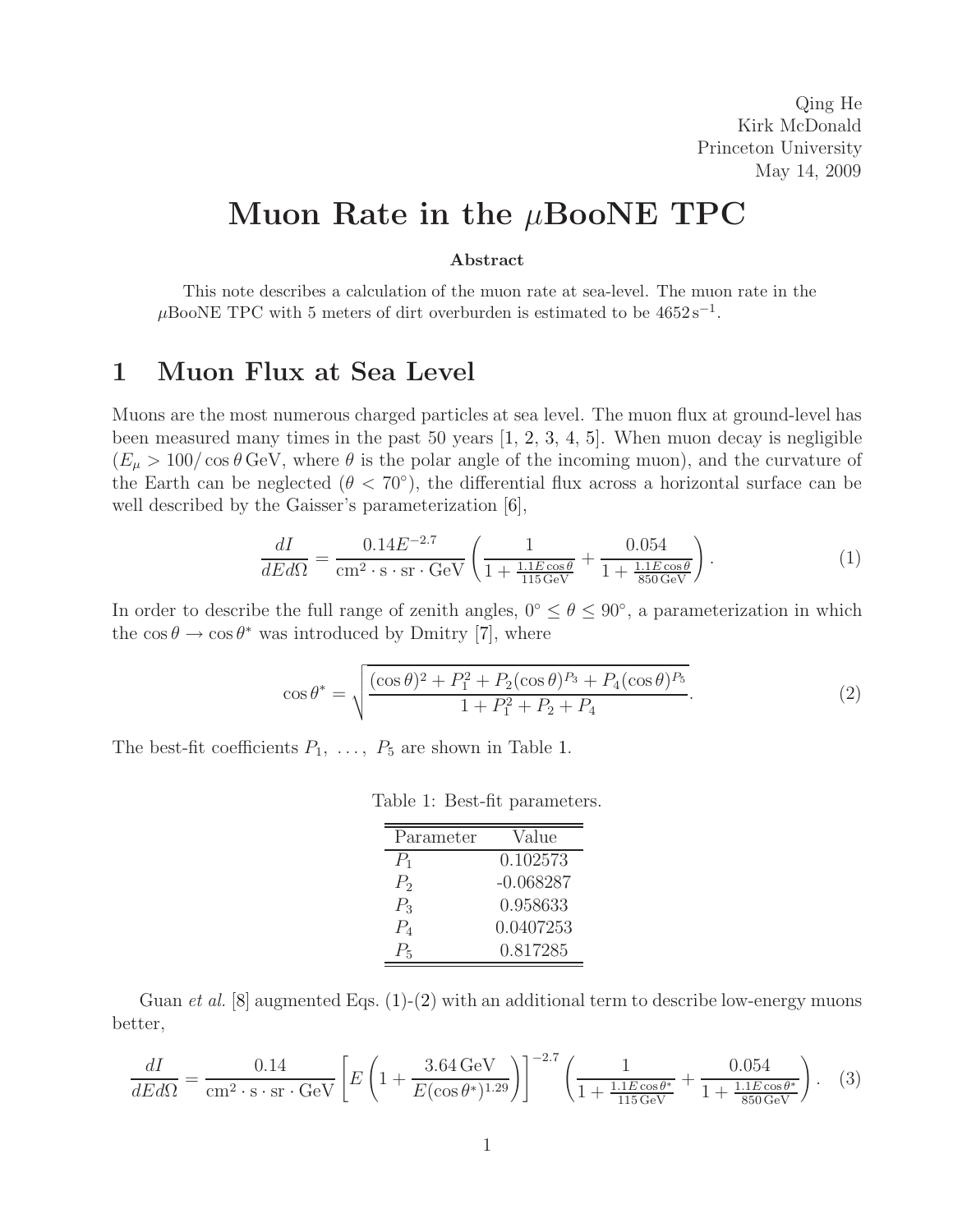

<span id="page-1-0"></span>Figure 1: Comparison between best fit (lines, Eq. [\(3\)](#page-0-3)) and experimental data (points) for the differential flux  $I(E) = dI/dE d\Omega$  at sea level. The solid line shows the differential flux at  $\theta = 0$ °; the dashed line shows the differential flux at  $\theta = 75$ °.

At high energies, the additional term is negligible. The parameters 3.64 in the numerator and 1.29 in the power of  $\cos \theta^*$  of Eq. [\(3\)](#page-0-3) were obtained by fitting experiment data [\[1,](#page-4-0) [2,](#page-4-1) [3,](#page-4-2) [4,](#page-4-3) [5\]](#page-4-4). Comparisons of the differential parameterization [\(3\)](#page-0-3) and data are shown in Figs. [1](#page-1-0) and [2.](#page-2-0)

The total rate  $R_H(E_{\text{min}})$  of muons above an energy threshold  $E_{\text{min}}$  across a horizontal surface is obtained by integrating the differential flux [\(3\)](#page-0-3), as shown in Fig. [3.](#page-3-0) Some selected results are listed in Table [2,](#page-1-1) which agrees with the well-known approximation for the total rate of muons across a horizontal surface,  $I \approx 1 \,\mathrm{cm}^{-2} \mathrm{min}^{-1}$ .

<span id="page-1-1"></span>Table 2: Total muon rates  $R_H$  across a horizontal surface at sea level for various energy thresholds.

| Threshold $0.2 \,\text{GeV}$ $0.3 \,\text{GeV}$ $0.4 \,\text{GeV}$ $0.6 \,\text{GeV}$ $0.8 \,\text{GeV}$ $1 \,\text{GeV}$ |       |       |             |         |
|---------------------------------------------------------------------------------------------------------------------------|-------|-------|-------------|---------|
| $R_H$ (m <sup>-2</sup> s <sup>-1</sup> ) 172.2                                                                            | 166.7 | 161.5 | 151.8 143.1 | - 135.2 |

#### **2 Total Muon Rate across a Vertical Surface**

To convert the total rate  $R_H$  of muons crossing a horizontal surface to the total rate  $R_V$  of muons crossing a vertical surface, one first multiplies the differential rate  $dI/dEd\Omega$  across a horizontal surface by the factor  $\tan \theta \sin \phi$  [\[9\]](#page-4-8), and then integrates over energy and solid angle.

Total muon rates  $R_V$  from integration of Eq. [\(3\)](#page-0-3) are listed in Table [3](#page-2-1) for various energy thresholds. Note that  $R_H/R_V$  is very close to  $\pi$ , as predicted by the approximation that the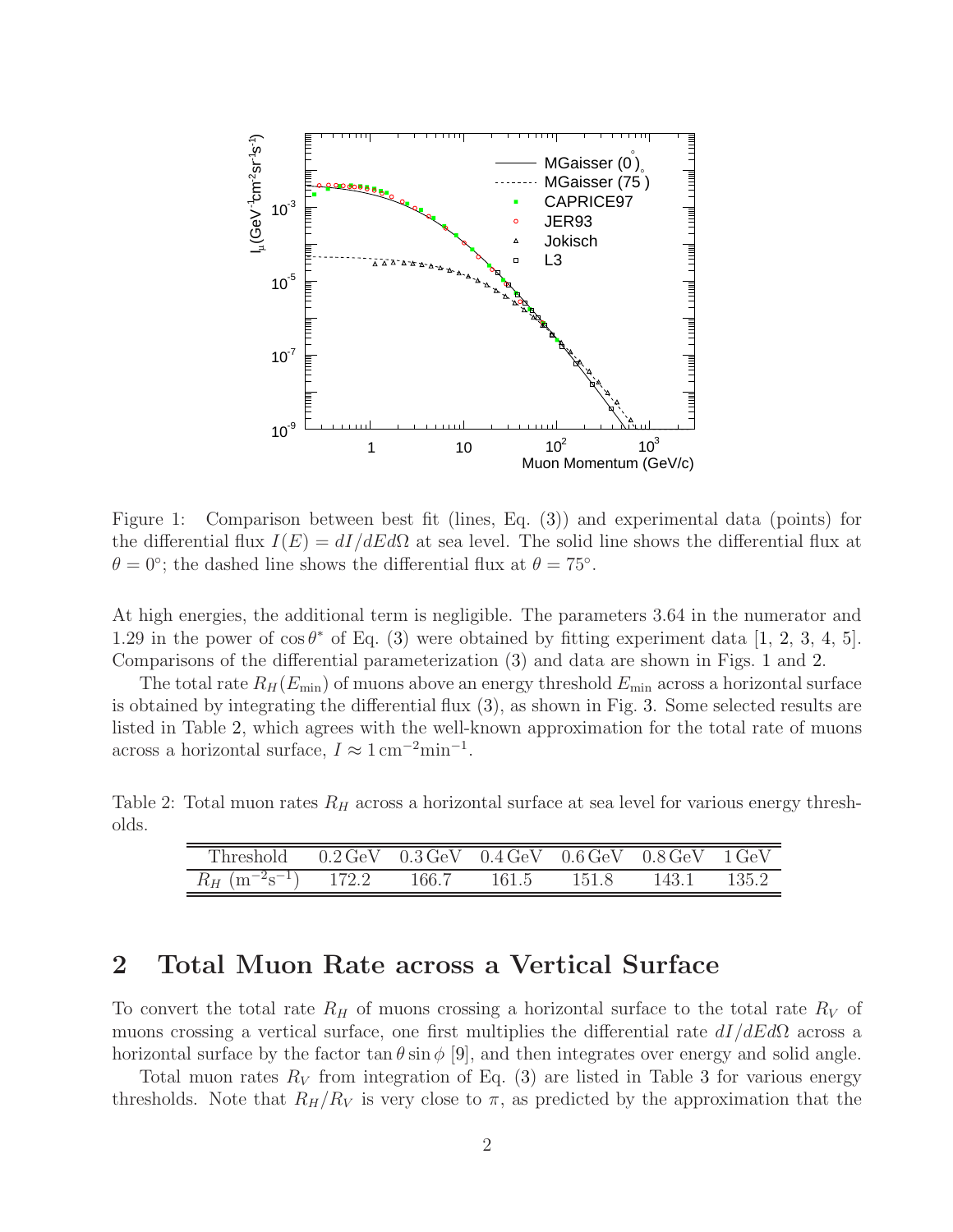

<span id="page-2-0"></span>Figure 2: Comparison between best fit (lines) and experimental data (points) for  $E^{2.7}I(E)$  at sea level. The solid line shows the differential flux times  $E^{2.7}$  at  $\theta = 0^{\circ}$ ; the dashed line shows the differential flux times  $E^{2.7}$  at  $\theta = 75^\circ$ .

angular distribution of the muons is proportional to  $\cos^2 \theta$  [\[9\]](#page-4-8).

<span id="page-2-1"></span>Table 3: Total muon rate  $R_V$  across a vertical surface ar sea level (from one side only).

| Threshold $0.2 \,\text{GeV}$ $0.3 \,\text{GeV}$ $0.4 \,\text{GeV}$ $0.6 \,\text{GeV}$ $0.8 \,\text{GeV}$ $1 \,\text{GeV}$ |      |      |      |      |      |      |
|---------------------------------------------------------------------------------------------------------------------------|------|------|------|------|------|------|
| $R_V$ (m <sup>-2</sup> s <sup>-1</sup> ) 56.5 55.2                                                                        |      |      | 54.0 | 51.6 | 49.4 | 47.4 |
| $R_H/R_V$                                                                                                                 | 3.05 | 3.02 | 2.99 | 2.94 | 2.90 | 2.85 |

### **3 Matter Effects**

When passing through matter, muons lose energy by ionization and radiative processes: Bremsstrahlung,  $e^+e^-$  pair production, and photonuclear reactions. In general, the muon energy-loss rate can be expressed as

$$
-\frac{\mathrm{d}E}{\mathrm{d}x} = a + bE,\tag{4}
$$

where  $\alpha$  is the ionization loss and  $b$  is the fractional energy loss by the three radiation processes. Both parameters are slowly varying functions of energy. Table [4](#page-3-1) lists the values of parameter a for concrete and "standard rock" as a function of muon energy [\[10\]](#page-4-9). Parameter b is of order  $10^{-6}$  g<sup>-1</sup> cm<sup>2</sup> for  $E < 10$  GeV, so  $bE \ll a$ , and the radiation energy loss can be neglected when considering low-energy muons.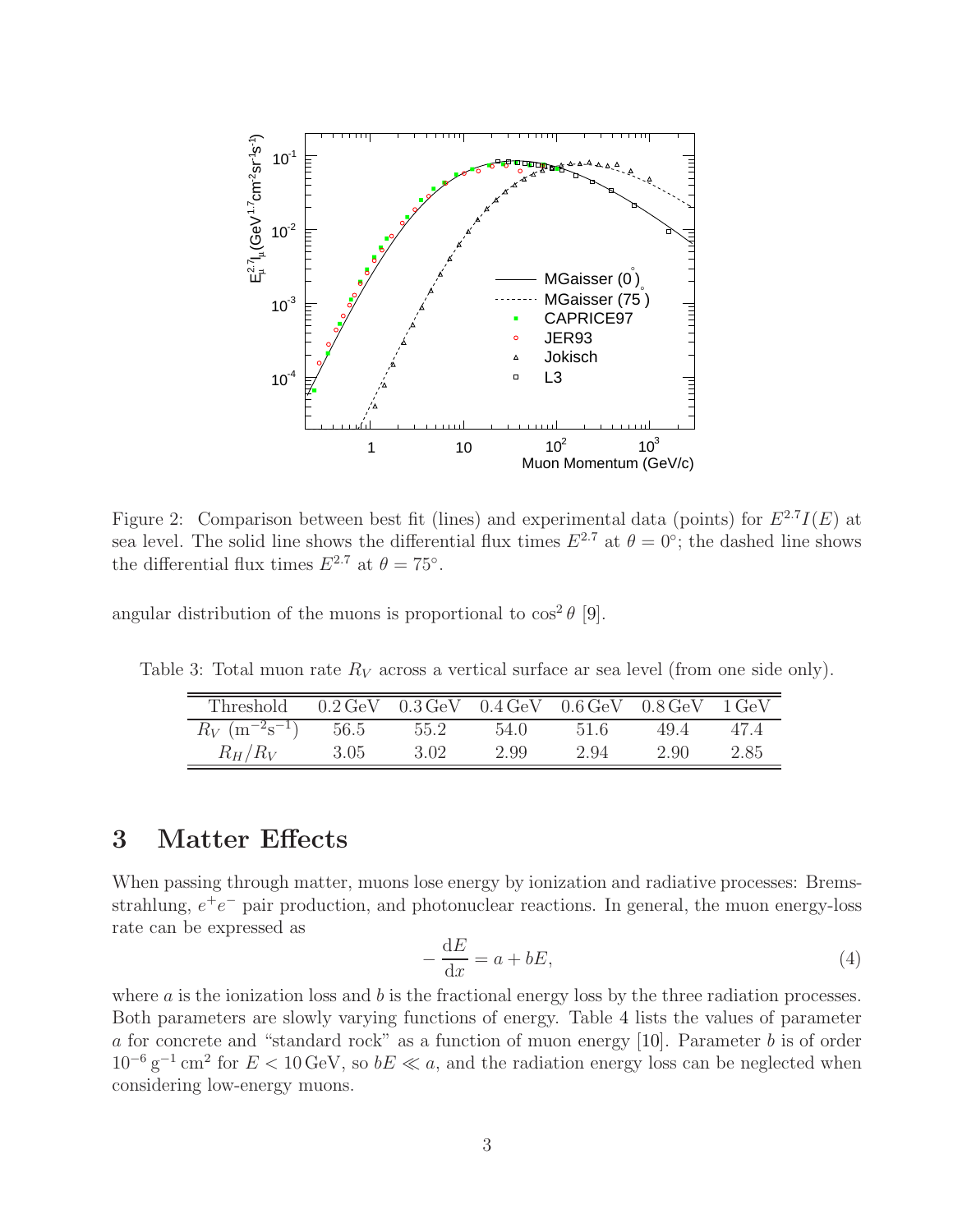

<span id="page-3-0"></span>Figure 3: Muon rate across a horizontal surface at sea level *vs*. energy threshold.

<span id="page-3-1"></span>Table 4: Values of parameter a in MeV  $g^{-1}$  cm<sup>2</sup> for concrete and "standard rock" at various energies.

| Material      | $0.4 \,\mathrm{GeV}$ | $0.8$ GeV |       | $1 \text{GeV}$ $1.4 \text{GeV}$ | $2 \text{GeV}$ | 3 GeV |
|---------------|----------------------|-----------|-------|---------------------------------|----------------|-------|
| Concrete      | 1.722.               | 1.800     | 1.834 | 1.888                           | 1.947          | 2.014 |
| Standard Rock | 1.698                | 1.774     | 1.808 | 1.861                           | 1.920          | 1 986 |

### **4 Total Muon Rate in** μ**BooNE TPC**

We anticipate that 5 meters of "dirt" will be placed above the  $\mu$ BooNE TPC. Assuming that "dirt" has the same properties as concrete ( $\rho = 2.3 \text{ g/cm}^3$ ) and taking  $a = 1.947 \text{ MeV g}^{-1} \text{ cm}^2$ , only muons with energy larger than  $2.239 \,\text{GeV}/\text{cos}\,\theta$  can reach the detector. By integrating Eq. [\(3\)](#page-0-3) with  $E > 2.239 \,\text{GeV}/\text{cos}\,\theta$ , we find  $R_H = 82.9 \,\text{m}^{-2}\text{s}^{-1}$ , and  $R_V = 27.2 \,\text{m}^{-2}\text{s}^{-1}$ . With an active volume of  $2.6 \times 2.6 \times 12 \,\mathrm{m}^3$ , the total muon rate in the  $\mu$ BooNE TPC will be 2.6  $\times$  $12 \times R_H + 2 \times (2.6 \times 2.6 + 2.6 \times 12) \times R_V = 4652 \,\mathrm{s}^{-1}.$ 

#### **5 Summary**

The total muon rate R<sub>H</sub> across a horizontal surface at sea level is 172.2 m<sup>-2</sup>s<sup>-1</sup> with  $E_{\mu}$  > 0.2 GeV. The total muon rate  $R_V$  across a vertical surface (from one side) is about  $R_H/3$ . The total rate of muons in the µBooNE TPC with 5 meters of dirt overburden is  $4652 s^{-1}$ .